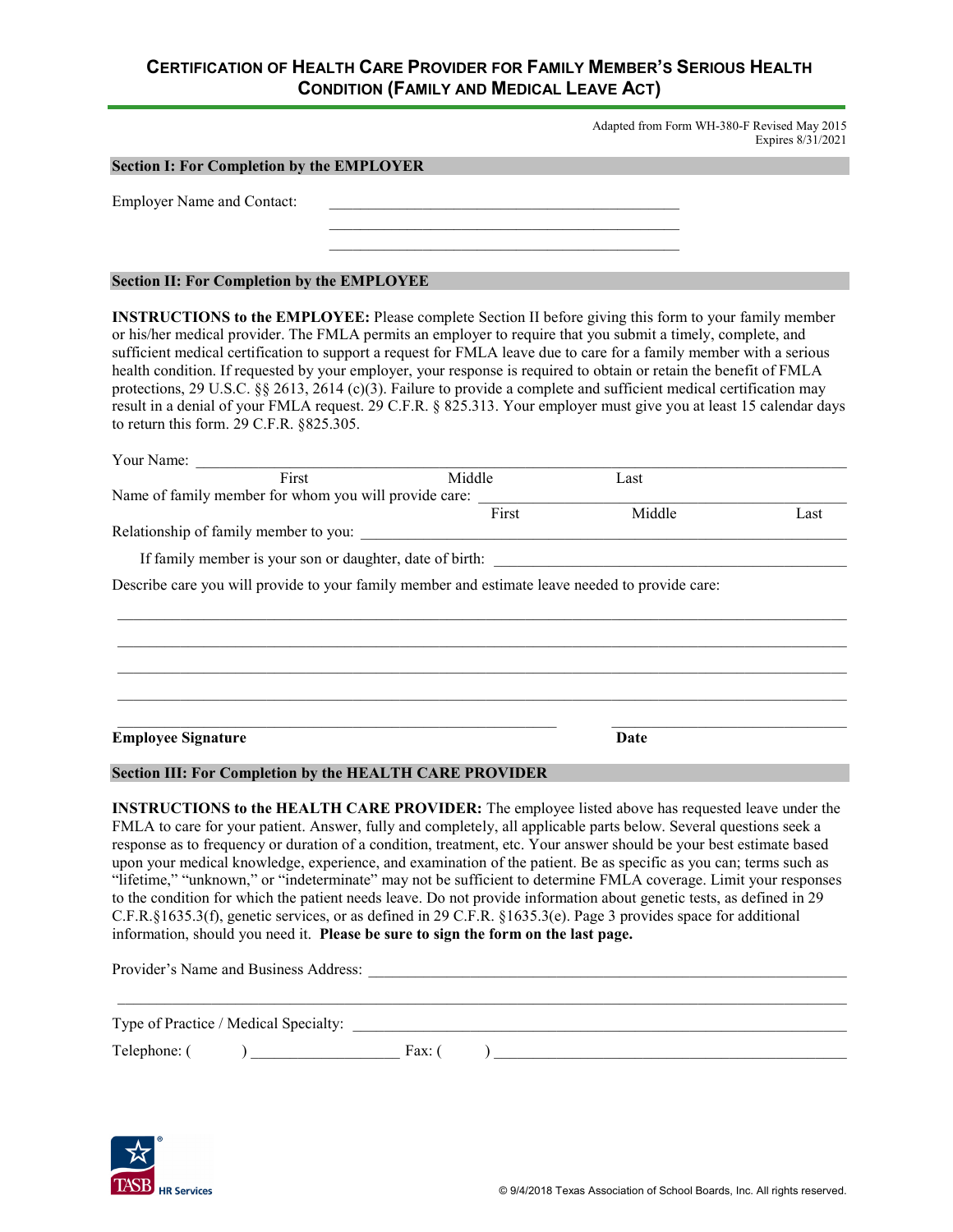## **CERTIFICATION OF HEALTH CARE PROVIDER FOR FAMILY MEMBER'S SERIOUS HEALTH CONDITION (FAMILY AND MEDICAL LEAVE ACT)**

#### **Part A: Medical Facts**

1. Approximate date condition commenced:

Probable duration of condition:

Was the patient admitted for an overnight stay in a hospital, hospice, or residential medical care facility?

 $\Box$  Yes  $\Box$  No If yes, provide dates of admission:

 $Date(s)$  you treated the patient for condition:

Was medication, other than over-the-counter medication, prescribed?  $\Box$  Yes  $\Box$  No

Will the patient need to have treatment visits at least twice per year due to the condition?  $\Box$  Yes  $\Box$  No

Was the patient referred to other health care provider(s) for evaluation or treatment (e.g., physical therapist)?

 $\_$  , and the state of the state of the state of the state of the state of the state of the state of the state of the state of the state of the state of the state of the state of the state of the state of the state of the  $\_$  , and the state of the state of the state of the state of the state of the state of the state of the state of the state of the state of the state of the state of the state of the state of the state of the state of the

 $\_$  ,  $\_$  ,  $\_$  ,  $\_$  ,  $\_$  ,  $\_$  ,  $\_$  ,  $\_$  ,  $\_$  ,  $\_$  ,  $\_$  ,  $\_$  ,  $\_$  ,  $\_$  ,  $\_$  ,  $\_$  ,  $\_$  ,  $\_$  ,  $\_$  ,  $\_$  ,  $\_$  ,  $\_$  ,  $\_$  ,  $\_$  ,  $\_$  ,  $\_$  ,  $\_$  ,  $\_$  ,  $\_$  ,  $\_$  ,  $\_$  ,  $\_$  ,  $\_$  ,  $\_$  ,  $\_$  ,  $\_$  ,  $\_$  ,  $\_$  ,  $\_$  ,  $\_$  ,  $\_$  ,  $\_$  ,  $\_$  ,  $\_$  ,  $\_$  ,  $\_$  ,  $\_$  ,  $\_$  ,  $\_$  ,  $\_$  ,  $\_$  ,  $\_$  ,  $\_$  ,  $\_$  ,  $\_$  ,  $\_$  ,  $\_$  ,  $\_$  ,  $\_$  ,  $\_$  ,  $\_$  ,  $\_$  ,  $\_$  ,  $\_$  ,  $\_$  ,  $\_$  ,  $\_$  ,  $\_$  ,  $\_$  ,  $\_$  ,  $\_$  ,  $\_$  ,  $\_$  ,  $\_$  ,  $\_$  ,  $\_$  ,  $\_$  ,  $\_$  ,  $\_$  ,  $\_$  ,  $\_$  ,  $\_$  ,  $\_$  ,  $\_$  ,  $\_$  ,  $\_$  ,  $\_$  ,  $\_$  ,  $\_$  ,  $\_$  ,  $\_$  ,  $\_$  ,  $\_$  ,  $\_$  ,  $\_$  ,  $\_$  ,  $\_$  ,  $\_$  ,  $\_$  ,  $\_$  ,  $\_$  ,  $\_$  ,  $\_$  ,  $\_$  ,  $\_$  ,  $\_$  ,  $\_$  ,  $\_$  ,  $\_$  ,  $\_$  ,  $\_$  ,  $\_$  ,  $\_$  ,  $\_$  ,  $\_$  ,  $\_$  ,  $\_$  ,  $\_$  ,  $\_$  ,  $\_$  ,  $\_$  ,  $\_$  ,  $\_$  ,  $\_$  ,  $\_$  ,  $\_$  ,  $\_$  ,  $\_$  ,  $\_$  ,  $\_$  ,  $\_$  ,  $\_$  ,  $\_$  ,  $\_$  ,  $\_$  ,  $\_$  ,  $\_$  ,  $\_$  ,  $\_$  ,  $\_$  ,  $\_$  ,  $\_$  ,  $\_$  ,  $\_$  ,  $\_$  ,  $\_$  ,  $\_$  ,  $\_$  ,

 $\Box$  Yes  $\Box$  No If yes, state the nature of such treatments and expected durations of treatment:

- 2. Is the medical condition pregnancy?  $\Box$  Yes  $\Box$  No If yes, expected delivery date:
- 3. Describe other relevant medical facts, if any related to the condition for which the patient needs care (such medical facts may include symptoms, diagnosis, or any regimen of continuing treatment such as the use of specialized equipment):

**Part B: AMOUNT OF CARE NEEDED: When answering these questions, keep in mind that your patient's need for care by the employee seeking leave may include assistance with basic medical, hygienic, nutritional, safety or transportation needs, or the provision of physical or psychological care.**

4. Will the patient be incapacitated for a single continuous period of time, including any time for treatment and recovery?  $\Box$  Yes  $\Box$  No

 $\_$  , and the set of the set of the set of the set of the set of the set of the set of the set of the set of the set of the set of the set of the set of the set of the set of the set of the set of the set of the set of th  $\_$  , and the set of the set of the set of the set of the set of the set of the set of the set of the set of the set of the set of the set of the set of the set of the set of the set of the set of the set of the set of th

 $\_$  , and the set of the set of the set of the set of the set of the set of the set of the set of the set of the set of the set of the set of the set of the set of the set of the set of the set of the set of the set of th  $\_$  , and the set of the set of the set of the set of the set of the set of the set of the set of the set of the set of the set of the set of the set of the set of the set of the set of the set of the set of the set of th  $\_$  , and the set of the set of the set of the set of the set of the set of the set of the set of the set of the set of the set of the set of the set of the set of the set of the set of the set of the set of the set of th

Estimate the beginning and ending dates for the period of incapacity:

During this time, will the patient need care:  $\Box$  Yes  $\Box$  No

Explain the care needed by the patient and why such care is medically necessary: